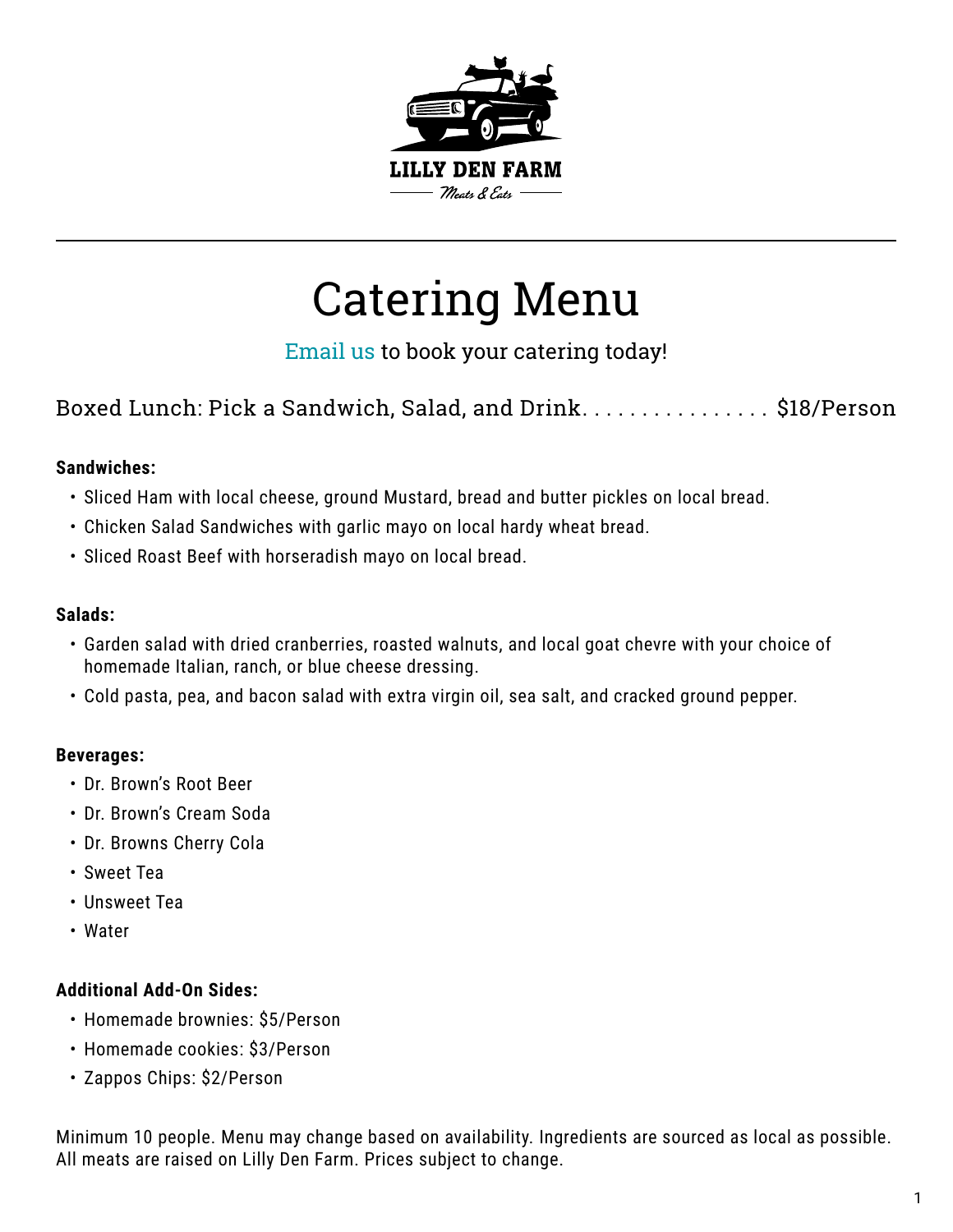# Taco Party: Served Buffet Style

#### Build Your Menu:

#### **Meats:**

- Pulled Beef
- Pulled Pork
- Shredded Chicken
- Seasoned Ground Beef

#### **Shells:**

- Soft Flour tortilla
- Hard Corn Shells fried fresh

## **Toppings:**

- Pinto Beans
- Lettuce
- Salsa
- Cheese
- Sour Cream
- Guacamole
- Peppers and Onions
- Variety of Hot Sauces

## **Pricing:**

- One Meat and Toppings: \$15/Person
- Two Meats and Topping: \$19/Person
- Three Meats and Topping: \$23/Person
- Four Meats and Topping: \$28/Person

Minimum 30 people. Menu may change based on availability. Ingredients are sourced as local as possible. All meats are raised on Lilly Den Farm. Prices subject to change.

# Hors D'oeuvres & Party Trays

| • Buffalo Chicken Dip with Cucumber, Carrots and Celery \$80/Tray |  |
|-------------------------------------------------------------------|--|
|                                                                   |  |
| • Slider Tray: Chicken Salad, Ham, and/or Pulled Pork \$100/Tray  |  |
|                                                                   |  |

\*\*Pass around service available

Menu may change based on availability. Ingredients are sourced as local as possible. All meats are raised on Lilly Den Farm. Prices subject to change.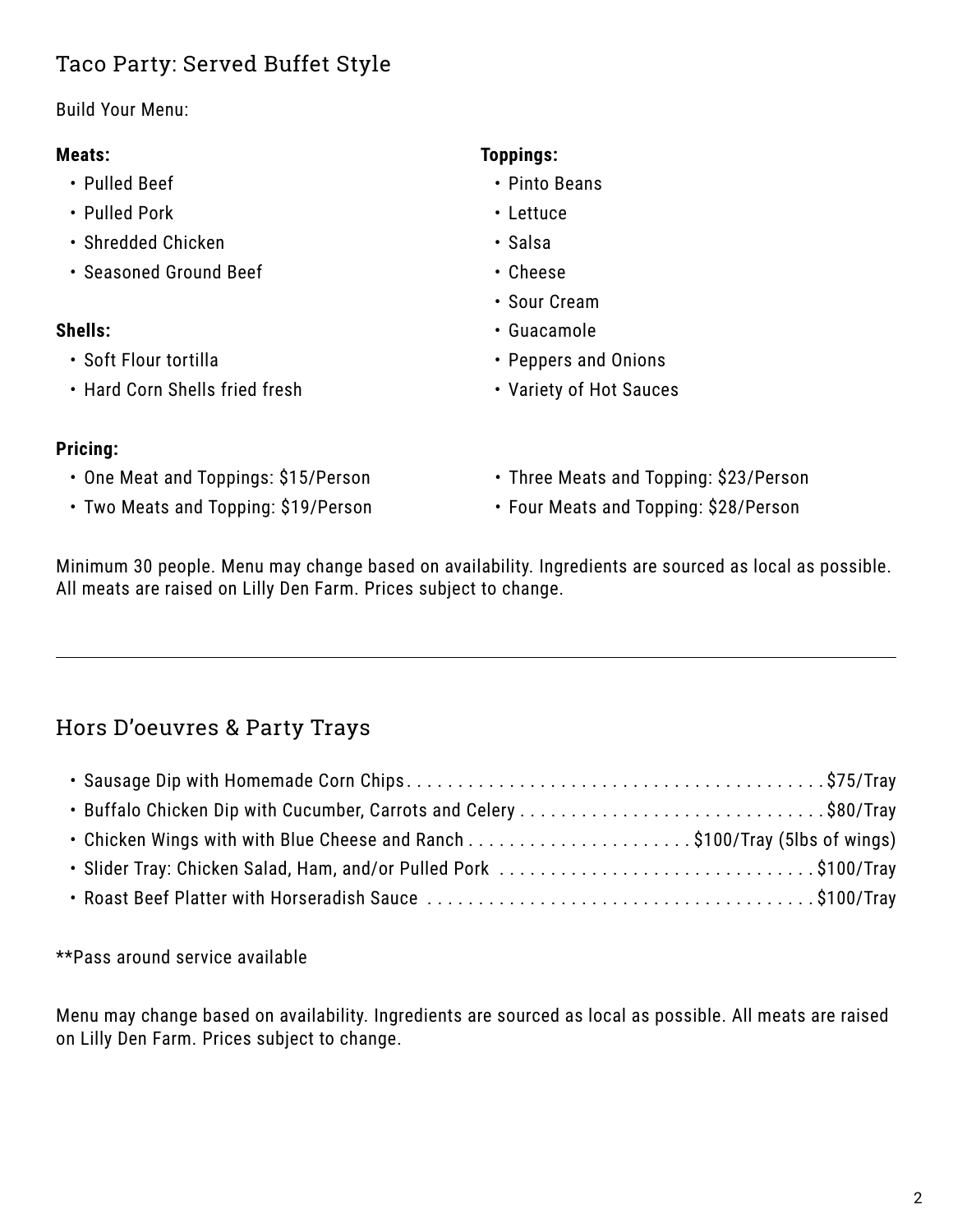# Picnic Package: Buffet Style

Build Your Menu:

## **Meats:**

- Cheese Burgers
- Hotdogs
- Bratwurst

# **Salads:**

- Potato Salad
- Macaroni Salad
- Coleslaw
- Fresh Greens Salad

# **Pricing:**

- One Meat & Two SIdes: \$16/Person
- Additional Meats: \$5/Person
- Additional Sides: \$3/Person

# **Toppings:**

- Lettuce
- Onions
- Tomatoes (if in season)
- Sauerkraut
- Chili
- Condiments

• On site BBQ Chef available throughout the party for an additional \$100

Minimum 30 people. Menu may change based on availability. Ingredients are sourced as local as possible. All meats are raised on Lilly Den Farm. Prices subject to change.

# Oyster Roast

# **Package Includes:**

- Oysters
- Saltine Crackers
- Hot Sauce
- Butter
- Shucking Table
- Shuckers
- Dish Cloths
- Set Up and Clean Up

### **Add-Ons:**

- Peel and Eat Shrimp with Cocktail Sauce: Market Price
- Steaming Set Up and Service: \$300 + cost of oysters (market price)
- Raw Oyster Sucking Service available for an additional \$25/hour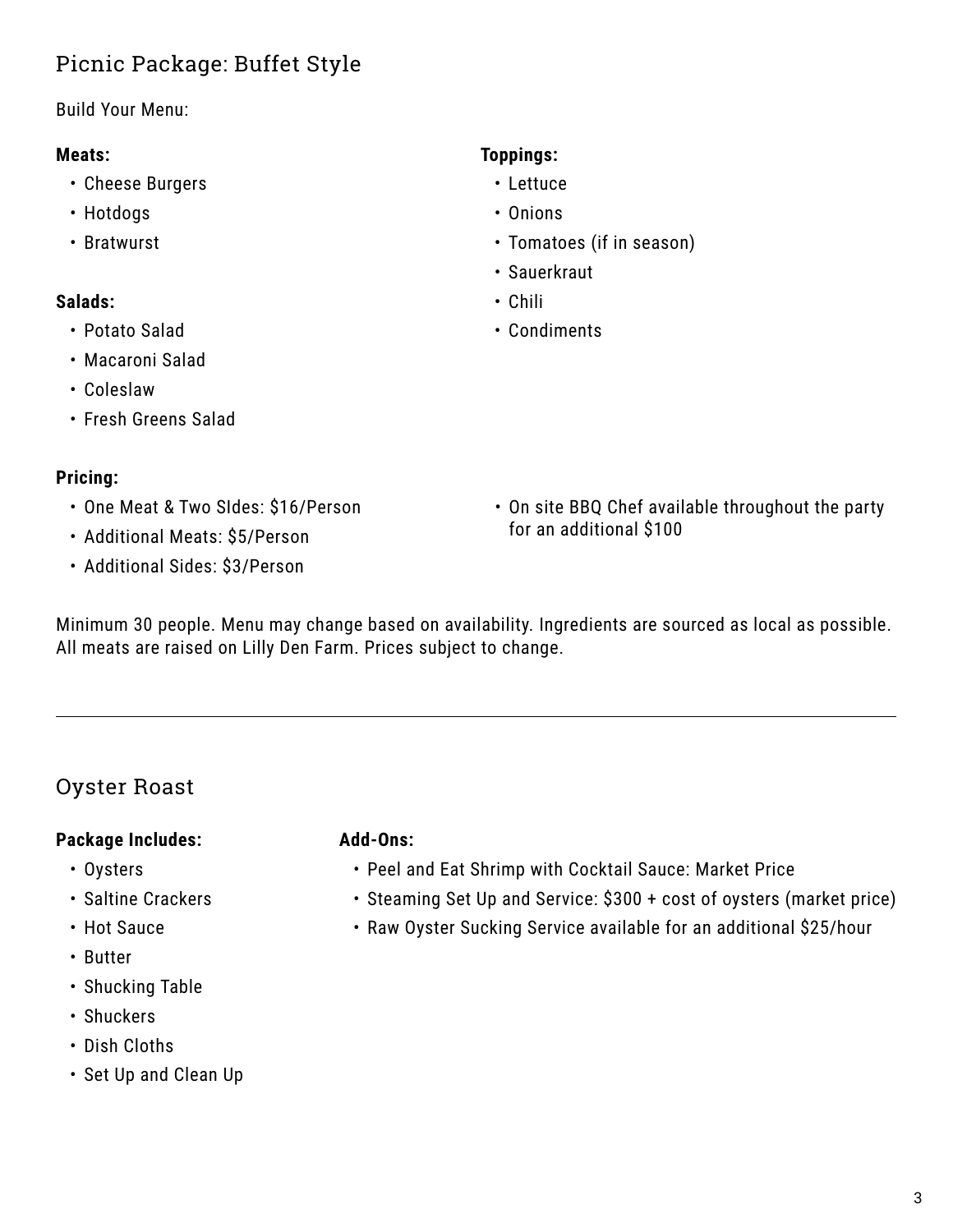# Catering Menu and Pricing

## **Meats:**

- Pork BBQ
- Smoked Chicken Quarters (Dark and Light Meat)
- Smoked Chicken Thighs on a stick
- Creamy Chicken Salad
- Braised Short Ribs

# **Beverages:**

- Fresh Lemonade
- Sweet Tea
- Unsweet Tea
- Water

## **Sides:**

- Coleslaw (Classic or Blue Cheese)
- Savory Black Beans
- Sweet Baked Beans
- Mac & Cheese
- Roasted Root Vegetables
- Tossed Salad
- Potato Salad
- Pinto Beans

### **Add-Ons:**

- Additional Meat: \$5/Person
- Additional Sides: \$3/Person

## **Pricing:**

- Option 1: \$25/person
	- 1 Meat
	- 2 Sides
	- Roll
	- Dessert Tray by Carolina Cravings
	- 2 Non-Alcoholic Beverages
- Option 2: \$30/ person
	- 2 Meats
	- 3 Sides
	- Roll
	- Dessert Tray by Carolina Cravings
	- 2 Non-Alcoholic Beverages

Price includes buffet style, service, plates, napkins, utensils, and cups.

Minimum 30 people. Menu may change based on availability. Ingredients are sourced as local as possible. All meats are raised on Lilly Den Farm. Prices subject to change.

# Whole Hog Pig Roast

### **Sides:**

- Coleslaw (Classic or Blue Cheese)
- Savory Black Beans
- Sweet Baked Beans
- Mac & Cheese
- Roasted Root Vegetables
- Tossed Salad
- Potato Salad

### **Add-On:**

• \$3/Person, Per Side

Whole Hog: \$2.50/pound live weight.

Cooking and Serving Service: \$300 (includes 2 different local BBQ sauces and rolls). Price includes buffet style, service, plates, napkins, utensils, cups

Minimum 30 people. Menu may change based on availability. Ingredients are sourced as local as possible. All meats are raised on Lilly Den Farm. Prices subject to change.